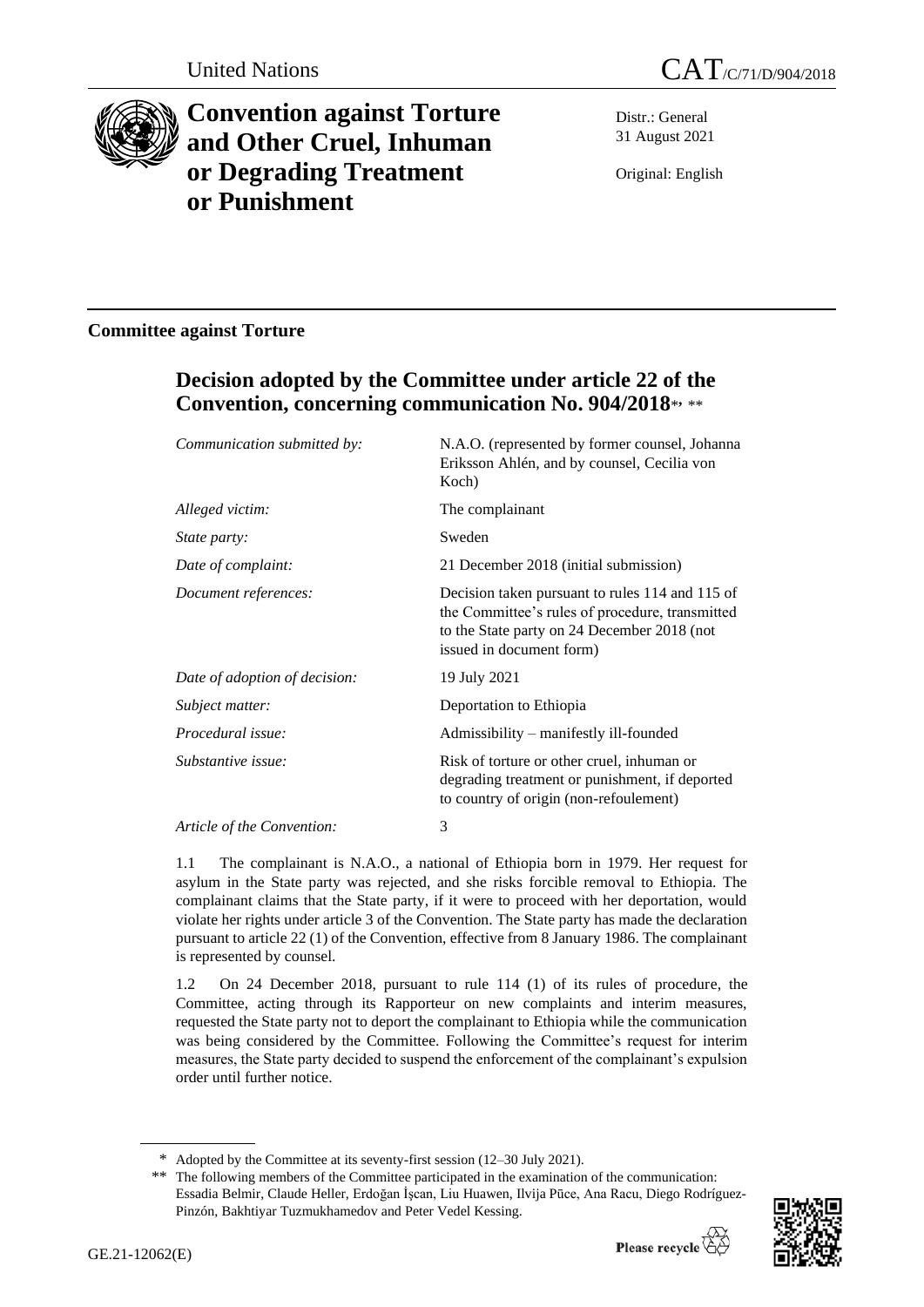1.3 In a note verbale dated 20 June 2019, the State party requested the Committee to lift the interim measures. On 31 March 2020, the Committee, again acting through its Rapporteur on new complaints and interim measures, denied the request of the State party to lift the interim measures.

#### **Facts as submitted by the complainant**

2.1 The complainant, a national of Ethiopia of Somali ethnicity who belongs to the Ogaden clan, was born, according to the information received, in Buqdhabu, Aware, Ethiopia. She is married to a man belonging to the same clan and they have seven children. She asserts that her husband and other family members had been active in the Ogaden National Liberation Front, a rebel group fighting for Somali rights in Somali Region, Ethiopia. As a consequence of her close relatives' activities within the Ogaden National Liberation Front, she was presumed to have subscribed to the same political views.

2.2 In March 2015, several representatives of the Ethiopian Liyu Police visited the complainant's home to inquire as to her husband's whereabouts.<sup>1</sup> As she did not know his exact location and could only answer that her husband was away looking for lost camels, the officials beat her. A few days later, the officials returned. The complainant and her brother, who also held a position with the Ogaden National Liberation Front, were both severely beaten and the complainant's brother was shot several times. They were then taken to two separate cars, and the complainant has not heard from her brother since this incident. She was held in detention for approximately four months in a prison where she was subjected to severe acts of torture. She was forced to watch videos of sexual abuse and rape and witnessed other prisoners being tortured and raped while being threatened with the same treatment unless she provided information about her husband. She was detained in inhumane conditions, without water and sanitation, deprived of sleep, with insufficient food and drink and with no access to health care. She also suffered other forms of physical assault, such as being kicked by booted individuals, burned with a heated pipe, hit with electric cords on the feet, and confined in a small container and exposed to extreme heat.

2.3 When her health condition severely deteriorated, the complainant was released after the payment of a bribe by her aunt, on the condition that she return to prison as soon as her health permitted. The aunt, without the knowledge of her husband, who held a high-ranking government position, helped the complainant reach the capital and contact a human trafficker, who assisted the complainant in fleeing the country.

2.4 The complainant applied for asylum in Sweden on 6 October 2015. The Swedish Migration Agency rejected her application on 12 September 2017. It found that the complainant's oral account lacked details and reliability to such an extent that it could not form the basis of the assessment of her alleged need for protection. In particular, the Swedish Migration Agency found it peculiar that the complainant lacked knowledge of the Ogaden National Liberation Front even though her close male relatives had been involved in the activities of the organization. Furthermore, she could not answer whether the officials looking for her husband were representatives of the police or of the military. She further provided contradictory information regarding the circumstances of her and her brother's apprehension.

2.5 This decision was appealed before the Migration Court, which rejected the appeal on 28 June 2018. In the court proceedings, the complainant claimed for the first time that she had been subjected to torture and submitted a medical report issued by the Swedish Red Cross Treatment Centre. The Migration Court did not accept the complainant's explanations regarding the discrepancies detected in her asylum account by the Swedish Migration Agency. Even though the Migration Court accepted that she had been subjected to torture in the past, the Court found, given the lack of credibility of her narrative, that it was not probable that she would face a present risk of ill-treatment upon her return to Ethiopia. On 7 August 2018, the Migration Court of Appeal refused leave to appeal and the decision to expel the complainant became final.

 $<sup>1</sup>$  The Ethiopian Liyu Police is a police unit established by the Ethiopian authorities in Somali Region</sup> when the armed conflict between the Ogaden National Liberation Front and the Government escalated in 2007.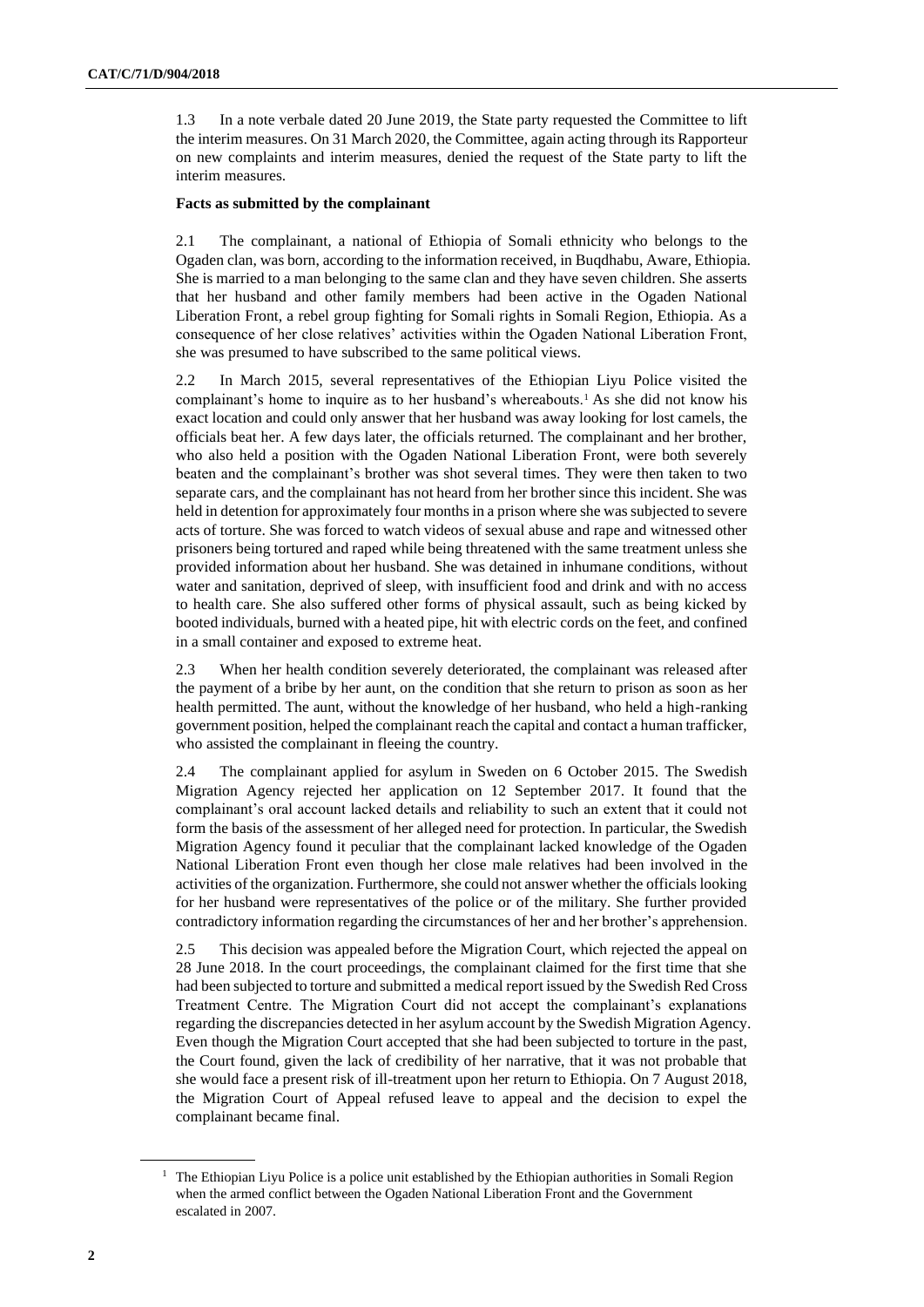#### **Complaint**

3.1 The complainant claims that her deportation to Ethiopia would constitute a violation of her rights under article 3 of the Convention. She claims that there are substantial grounds for believing that, if deported, she would be subjected to torture or other cruel, inhuman or degrading treatment or punishment at the hands of the authorities of Ethiopia.

3.2 In particular, the complainant alleges that she has been subjected to ill-treatment in the past by representatives of the Ethiopian Liyu Police. She underlines that the medical examination performed in accordance with the Manual on the Effective Investigation and Documentation of Torture and Other Cruel, Inhuman or Degrading Treatment or Punishment (Istanbul Protocol) attests to her account of having been subjected to torture. She asserts that her statements also coincide with the general country information on Ethiopia as established in a country report produced by the Ministry of Immigration and Integration of Denmark, according to which there is a high risk of persecution for persons affiliated with the Ogaden National Liberation Front, especially for detainees in Somali Region.<sup>2</sup>

3.3 She further asserts that the domestic authorities relied heavily on minor discrepancies detected in her account. In this regard, she submits that she explained to the authorities that those inconsistencies partly stemmed from errors of interpretation, from the fact that the interpreter was a man, which prevented her from effectively challenging these errors, and from the fact that she had been diagnosed with post-traumatic stress disorder, causing her severe memory loss. She submits that her inability to answer clearly whether the Ethiopian Liyu Police should be considered a police or military force is explained by the fact that, even according to the relevant country information, there is no simple answer to that question. The Liyu Police is a government-founded paramilitary special police force that has been implicated in numerous acts of human rights abuse against civilians in Somali Region, whose legal status remains unclear. Regarding her allegedly scarce knowledge about the Ogaden National Liberation Front, she notes that, according to the *travaux préparatoires* of the State party's Aliens Act, knowledge of family members' political activities is not indication of a person's own political opinion. Considering also the cultural differences, the complainant's lack of insight into the activities of the Ogaden National Liberation Front should not have served as a basis for a negative finding regarding her credibility.

3.4 With regard to the present human rights situation in Ethiopia, the complainant submits that, even though there have been some recent developments between the various stakeholders, it is not possible to foresee at the present time whether these developments will indeed entail positive changes on the ground. She submits that her country of origin remains a corrupt place and that there is no guarantee that she would not be subjected to ill-treatment if deported, given her past persecution and given the fact that she has escaped from the country to avoid imprisonment. She thus concludes that, if she were to be deported to Ethiopia, she would face a foreseeable, personal and real risk of torture, in violation of article 3 of the Convention.

#### **State party's observations on admissibility and the merits**

4.1 On 20 June 2019, the State party submitted its observation on admissibility and the merits of the communication. The State party refers to its relevant domestic legislation and points out that the authorities considered the complainant's case in accordance with the Aliens Act of 2005 and article 3 of the Convention. It recalls the facts on which the communication is based, as well as the complainant's claims.

4.2 The State party does not contest that the complainant has exhausted domestic remedies. However, it submits that the communication should be declared inadmissible pursuant to article 22 (2) of the Convention and rule 113 (b) of the Committee's rules of procedure, because the complainant's claim that her expulsion to Ethiopia would amount to a breach of article 3 of the Convention fails to achieve the minimum level of substantiation. However, in

<sup>2</sup> Denmark, Danish Immigration Service (Ministry of Immigration and Integration), *Ethiopia: Political Situation and Treatment of Opposition* (Copenhagen, 2018).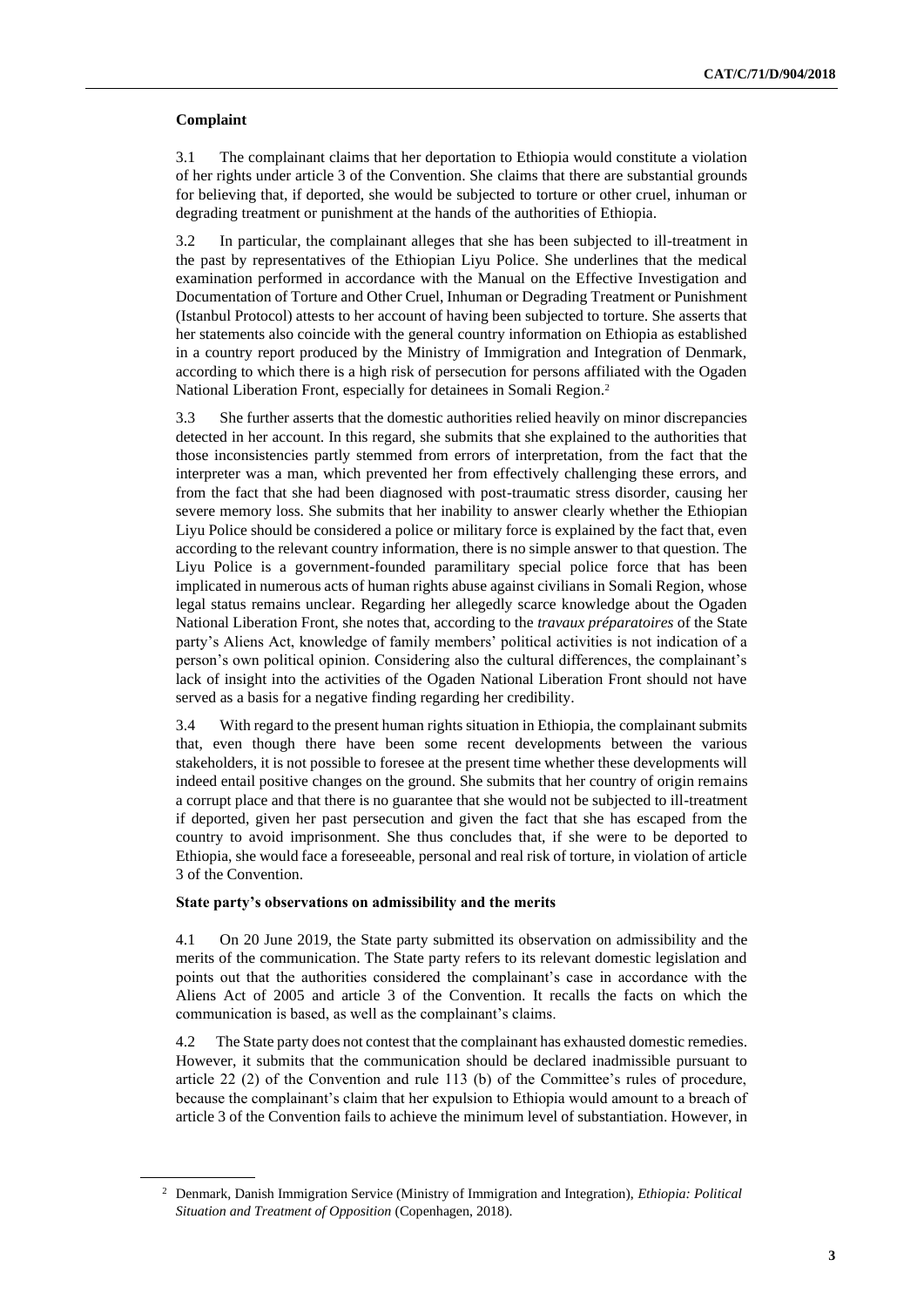the event that the Committee declares the communication admissible, it should find that the complainant's expulsion to Ethiopia would not constitute a breach of the Convention.

4.3 According to the State party, the assessments by the Swedish Migration Agency and the Migration Court reveal that they thoroughly examined the complainant's oral and written submissions. The State party recalls that the Committee has previously held that it is for the courts of States parties, rather than for the Committee, to evaluate facts and evidence, unless the courts' evaluation is clearly arbitrary or amounts to a denial of justice. In the case at hand, there is no reason to conclude that the assessments by the State party's authorities of the complainant's claim for international protection was arbitrary or amounted to a denial of justice. These assessments must therefore be accorded considerable weight.

4.4 Furthermore, the State party submits that, while it does not wish to underestimate the concerns that may legitimately be expressed with respect to the current human rights situation in Ethiopia, the general human rights situation in the country is not such as to entail a general need to protect all asylum seekers. Moreover, the complainant has not shown that she personally faces a real risk of treatment contrary to article 3 of the Convention upon return to Ethiopia. Both the Swedish Migration Agency and the Migration Court held hearings and interviews and conducted thorough examinations. The complainant thus had ample opportunities to support her claims orally and in writing. The State party's authorities have thus had sufficient information to adequately assess the complainant's claim for international protection.

4.5 The State party explains that, in its overall assessment of the complainant's case, the Swedish Migration Agency found the complainant's account to be neither credible nor such as to conclude that she was in need of international protection. Specifically, in its firstinstance decision of 12 September 2017, the Swedish Migration Agency found it implausible that, even though she claimed that her family had been involved with the Ogaden National Liberation Front for several years and that she sympathized with the group's cause, she was unable to specify any of the group's main characteristics except that they were fighting for independence for Somalis in Somali Region in Ethiopia. Nor was she able to provide any detailed information regarding her family's level of commitment to the group. Furthermore, the Swedish Migration Agency noted that, even though the complainant claimed to have been visited by representatives of the Government of Ethiopia on more than one occasion, she did not know how many people had come to look for her husband, to which part of the Government they belonged or whether they were police officers or soldiers. She provided contradictory information concerning a number of events that were of great importance to the account she gave in the course of the asylum proceedings. For example, she made conflicting statements about whether her brother had been killed or only shot and arrested at her home, and at what point he told the authorities about her husband's involvement in the Ogaden National Liberation Front. She also provided inconsistent information concerning the time of her arrest, in particular whether it had happened on the day on which her brother had been shot or two days later, when the officials returned.

4.6 The State party asserts that the Migration Court, in its judgment of 28 June 2018, did not question the claim that the complainant had sustained the injuries documented in the investigation and documentation of torture. However, the investigation alone was not considered sufficient to plausibly demonstrate that the complainant faced risks of threat in Ethiopia. In this regard, the State party underlines that the Migration Court concurred with the Swedish Migration Agency's negative assessment of the complainant's credibility. In particular, the Migration Court found it peculiar that during the asylum investigation the complainant had stated that her husband's only assignment had been to supply the Ogaden National Liberation Front with food, whereas at the Court's oral hearing she had stated that her husband had also supported the group financially and supplied it with information. The Migration Court could not accept the complainant's explanation that the inconsistency stemmed from errors of interpretation, because she had failed to duly signal these errors by commenting on the minutes of her interviews. In addition, she had never mentioned before that she did not dare to confront the interpreter because he was a man. She further provided unclear information as to the position of her brother within the Ogaden National Liberation Front. Lastly, the Migration Court questioned the complainant's narrative about the circumstances of her release and her escape to the State party, especially because it found it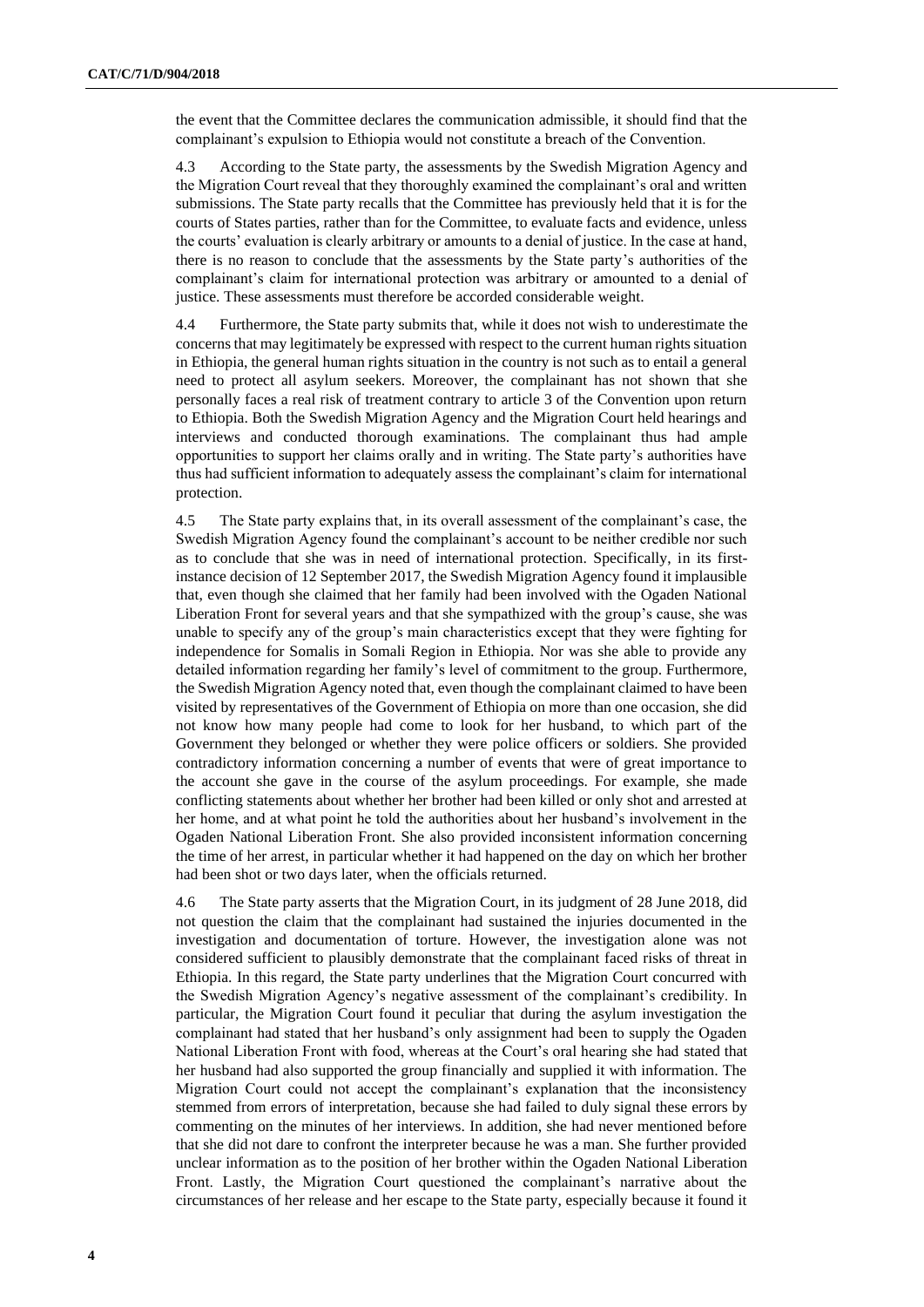implausible, given her poor medical condition, that she had been able to travel to Sweden without seeking medical help. The Migration Court also found it peculiar that the complainant could leave Ethiopia despite having been under surveillance.

4.7 The State party notes that the complainant provided conflicting statements as to the number of her brothers killed by the representatives of the Government of Ethiopia, and as to whether she had travelled with her aunt to Addis Ababa immediately after her release, or had stayed in her aunt's house before travelling to the capital.

4.8 The State party infers that the discrepancies detected in the complainant's account are of crucial importance. Even though she now claims that these contradictions partly result from her post-traumatic stress disorder, which caused her severe memory loss, her health status has never been cited as a reason for not being able to provide a coherent account in support of her request for asylum. In fact, there appears to be no mention of verified memory dysfunction in the report submitted by the complainant.

4.9 In the light of the foregoing, the State party finds no reason to question the conclusions reached by the domestic authorities and holds that the complainant's substantiation of her claims is insufficient to conclude that she faces a foreseeable, personal, present and real risk of ill-treatment upon her return to Ethiopia, contrary to article 3 of the Convention.

#### **Complainant's comments on the State party's observations on admissibility and the merits**

5.1 On 17 October 2019, the complainant commented on the State party's observations. She maintains her arguments related to the admissibility of the complaint as presented in her initial submission. As to the merits of the complaint, she claims that, although this information does not appear in the documents, the female public defender originally assigned to her case was replaced by a man until after the Swedish Migration Agency had delivered its decision. She repeats that the interpreter too was a man. She claims that, even though she officially had the right to challenge the minutes of the hearings and raise her torture claims in the first-instance proceedings, she was unable to do so owing to her fear of men, which comes from cultural differences and the ill-treatment by men that she has experienced.

5.2 In response to the State party's allegations concerning the death of her older brothers, she submits that she did not find the information about the death of her older brothers relevant given that they were already dead at the time of her arrest and given that her youngest brother was the only one present when the impugned incidents occurred. Regarding her alleged inconsistency about the exact time of her younger brother's death, she submits that her brother was so severely injured that she took it for granted that he had been killed. However, while in detention, she was told that her brother was still alive, information that had never been confirmed. This is the primary reason why she has sometimes been inconsistent about the alleged death of her younger brother.

5.3 She further reiterates that she is an uneducated woman who finds it hard to contest or raise issues in settings where she feels inferior owing to her cultural background. She recalls that she suffers from post-traumatic stress disorder and that erroneous translation may add to the slight inconsistency of her narrative.

5.4 She further points out that, although the national authorities accepted that she had been subjected to torture, they concluded at the same time that it has not been shown that this was indeed connected to her perceived political opinion, without, however, putting forward any plausible explanation for how they consider the complainant to have sustained her injuries. In addition, it has been highlighted in her medical report, based on an assessment conducted in accordance with the Istanbul Protocol, that she insisted on the importance of meeting with female professionals owing to her distrust of men. In spite of this fact, several men were present during the court hearing before the Migration Court, which may raise doubts as to the fairness of the proceedings because, procedurally speaking, the complainant's special needs have never been addressed. This is all the more problematic because these claims have been examined only by the Migration Court as the complainant was afraid of raising her torture claims any earlier in the proceedings. In this respect, the Migration Court's assessment and the fairness of the proceedings could never be challenged since the Migration Court of Appeal did not grant her request for leave to appeal.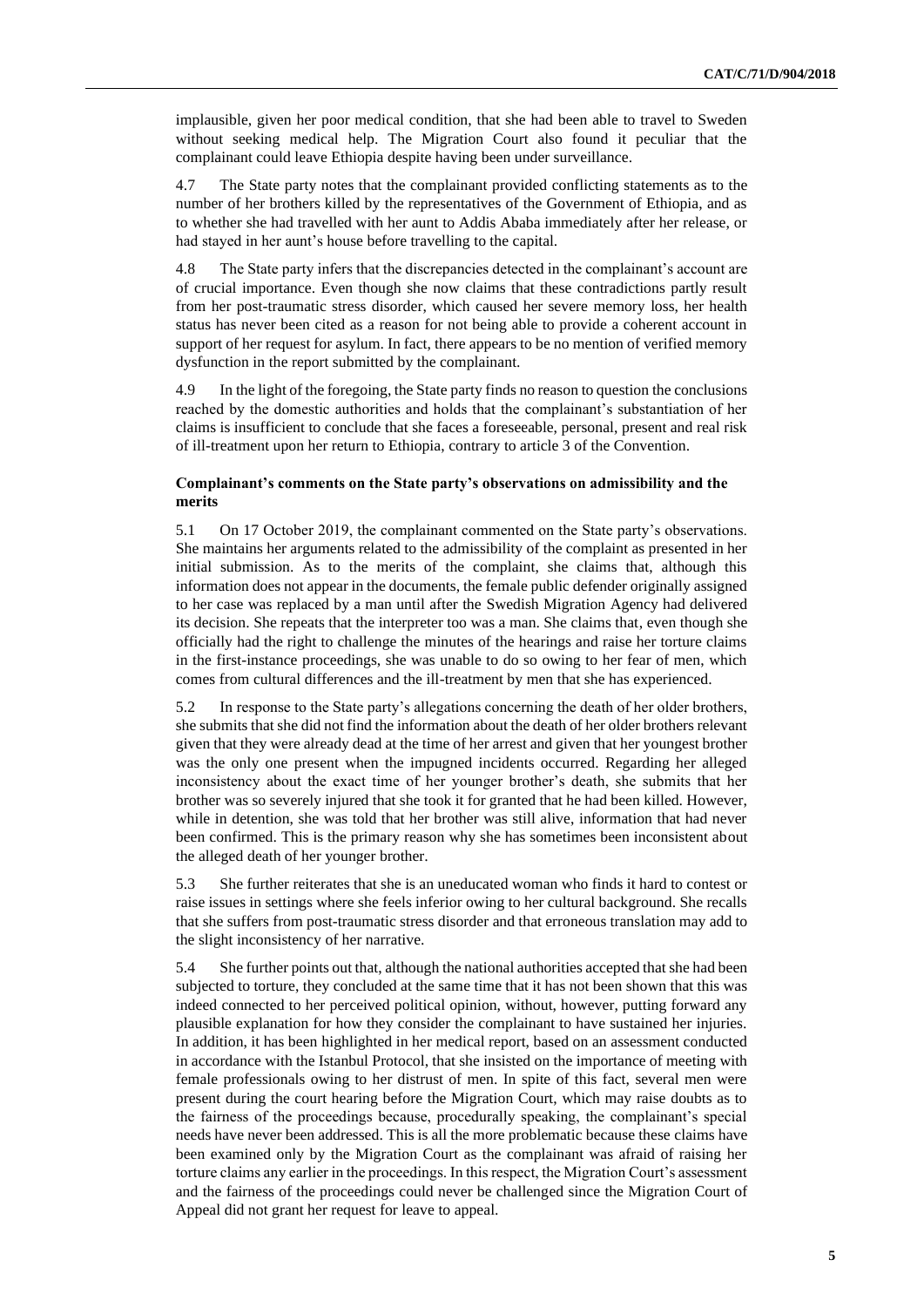5.5 Lastly, the complainant notes that, in spite of the reports referred to by the State party, the human rights situation in Ethiopia is still fragile and, given her personal circumstances, she maintains that she faces a foreseeable and real risk of being subjected to ill-treatment, in breach of article 3 of the Convention, if deported to Ethiopia.

#### **Issues and proceedings before the Committee**

#### *Consideration of admissibility*

6.1 Before considering any complaint submitted in a communication, the Committee must decide whether the communication is admissible under article 22 of the Convention. The Committee has ascertained, as it is required to do under article 22 (5) (a) of the Convention, that the same matter has not been and is not being examined under another procedure of international investigation or settlement.

6.2 In accordance with article 22 (5) (b) of the Convention, the Committee shall not consider any communication from an individual unless it has ascertained that the individual has exhausted all available domestic remedies. The Committee notes that the complainant appealed the negative decision on her asylum application to the Migration Court and that she sought leave to appeal to the Migration Court of Appeal, which denied her request on 7 August 2018. The Committee notes that, in the present case, the State party has not contested that the complainant has exhausted all available domestic remedies. Accordingly, the Committee considers that it is not precluded by article 22 (5) (b) of the Convention from examining the present communication.

6.3 The State party submits that the communication is inadmissible as manifestly unfounded. The Committee considers, however, that the claims put forward by the complainant raise substantive issues that should be examined on the merits. As the Committee finds no obstacles to admissibility, it declares the communication admissible and proceeds with its consideration of the merits.

#### *Consideration of the merits*

7.1 In accordance with article 22 (4) of the Convention, the Committee has considered the communication in the light of all the information made available to it by the parties.

7.2 In the present case, the issue before the Committee is whether the return of the complainant to Ethiopia would constitute a violation of the State party's obligation under article 3 of the Convention not to expel or to return ("refouler") a person to another State where there are substantial grounds for believing that he or she would be in danger of being subjected to torture.

7.3 The Committee must evaluate whether there are substantial grounds for believing that the complainant would be personally in danger of being subjected to torture upon return to Ethiopia. In assessing that risk, the Committee must take into account all relevant considerations, pursuant to article 3 (2) of the Convention, including the existence of a consistent pattern of gross, flagrant or mass violations of human rights. However, the Committee recalls that the aim of such determination is to establish whether the individual concerned would be personally at a foreseeable and real risk of being subjected to torture in the country to which he or she would be returned. It follows that the existence of a pattern of gross, flagrant or mass violations of human rights in a country does not as such constitute sufficient reason for determining that a particular person would be in danger of being subjected to torture on return to that country; additional grounds must be adduced to show that the individual concerned would be personally at risk. Conversely, the absence of a consistent pattern of flagrant violations of human rights does not mean that a person might not be subjected to torture in his or her specific circumstances.<sup>3</sup>

7.4 The Committee recalls its general comment No. 4 (2017), according to which the Committee will assess "substantial grounds" and consider the risk of torture as foreseeable,

<sup>3</sup> See, e.g., *E.T. v. Netherlands* (CAT/C/65/D/801/2017), para. 7.3; and *Y.G. v. Switzerland* (CAT/C/65/D/822/2017), para. 7.3.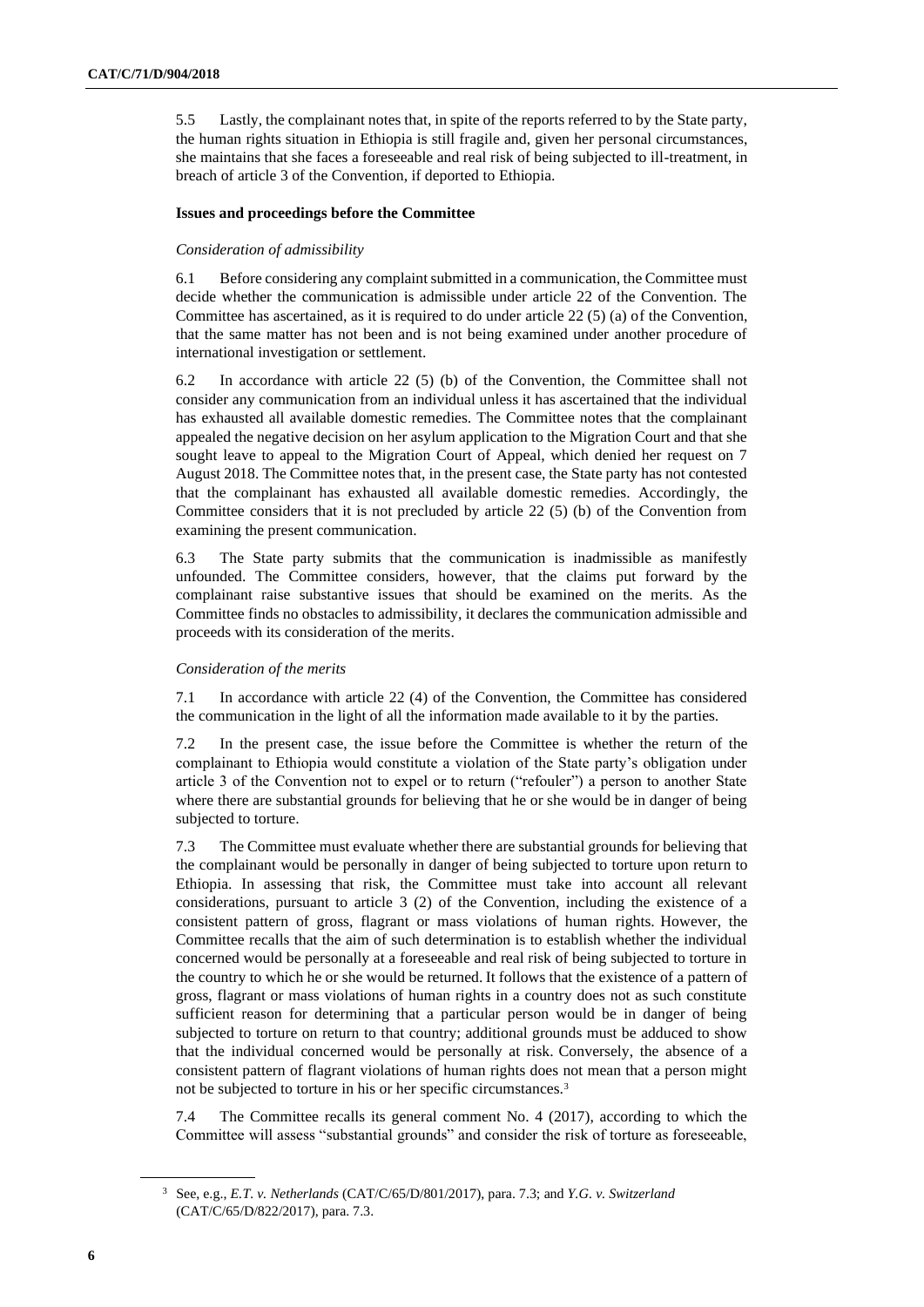personal, present and real when the existence of credible facts relating to the risk by itself, at the time of its decision, would affect the rights of the complainant under the Convention in case of his or her deportation. Indications of personal risk may include, but are not limited to: (a) the complainant's ethnic background; (b) political affiliation or political activities of the complainant or his or her family members; (c) arrest or detention without guarantee of a fair trial and treatment; (d) sentence in absentia; and (e) previous torture (para. 45).<sup>4</sup> With respect to the merits of a communication submitted under article 22 of the Convention, the burden of proof is upon the author of the communication, who must present an arguable case, that is, submit substantiated arguments showing that the danger of being subjected to torture is foreseeable, present, personal and real. However, when complainants are in a situation where they cannot elaborate on their case, such as when they have demonstrated that they have no possibility of obtaining documentation relating to their allegation of torture or have been deprived of their liberty, the burden of proof is reversed, and the State party concerned must investigate the allegations and verify the information on which the complaint is based.<sup>5</sup> The Committee also recalls that it gives considerable weight to findings of fact made by organs of the State party concerned; however, it is not bound by such findings, as it can make a free assessment of the information available to it in accordance with article 22 (4) of the Convention, taking into account all the circumstances relevant to each case.<sup>6</sup>

7.5 In assessing the risk of torture in the present case, the Committee notes the complainant's claim that she would face a risk of treatment contrary to article 3 of the Convention if she were returned to Ethiopia since she was presumed to have subscribed to particular political views as a consequence of the activities that her relatives had performed within the Ogaden National Liberation Front and because she left Ethiopia even though she was supposed to return to prison to serve her sentence. The Committee takes note of her contention that several of her relatives were killed because of their association with the Ogaden National Liberation Front and that she had been imprisoned, tortured and subjected to various forms of ill-treatment, including sexual violence, by representatives of the government of Ethiopia. The Committee is mindful of the medical/psychological report brought before it as proof of the complainant's allegations of torture. It notes the complainant's claim that the Swedish asylum authorities were wrong to determine that her submissions were not credible, as her narrative had been thorough and consistent and she had provided explanations for all the alleged discrepancies detected in her account.

7.6 Nonetheless, the Committee observes that the State party's authorities considered that the complainant's narrative was not credible because she provided inconsistent and vague statements concerning essential elements of her account. In this respect, the Committee notes the State party's assertion that the complainant's explanations for these inconsistencies have not been accepted as she failed to duly challenge the minutes of the hearings, nor did she mention before the authorities that she feared to confront the interpreter because he was a man. In addition, the complainant has never put before the domestic authorities that her medical condition, namely the progression of chronic post-traumatic stress disorder, may have interfered with her ability to provide complete and coherent accounts relevant to her case. The Committee also notes the State party's position that the medical/psychological report issued by the Swedish Red Cross Treatment Centre was not in itself considered sufficient to plausibly demonstrate that the complainant faces risks of threat if returned to Ethiopia. The Committee further notes the State party's statement that the Migration Court also questioned the complainant's narrative about the circumstances of her release and her escape to Sweden, especially because it found it implausible that she had been able travel to Sweden without seeking medical help in spite of her poor medical condition and that she could leave Ethiopia even though she had been under the surveillance of the Government of Ethiopia.

7.7 In carrying out its assessment, the Committee observes that the complainant did not report any irregularities in the national asylum proceedings apart from mentioning in her last submission to the Committee that the proceedings were conducted in the presence of several

<sup>4</sup> General comment No. 4 (2017), para. 45.

<sup>5</sup> Ibid., para. 38.

<sup>6</sup> Ibid., para. 50.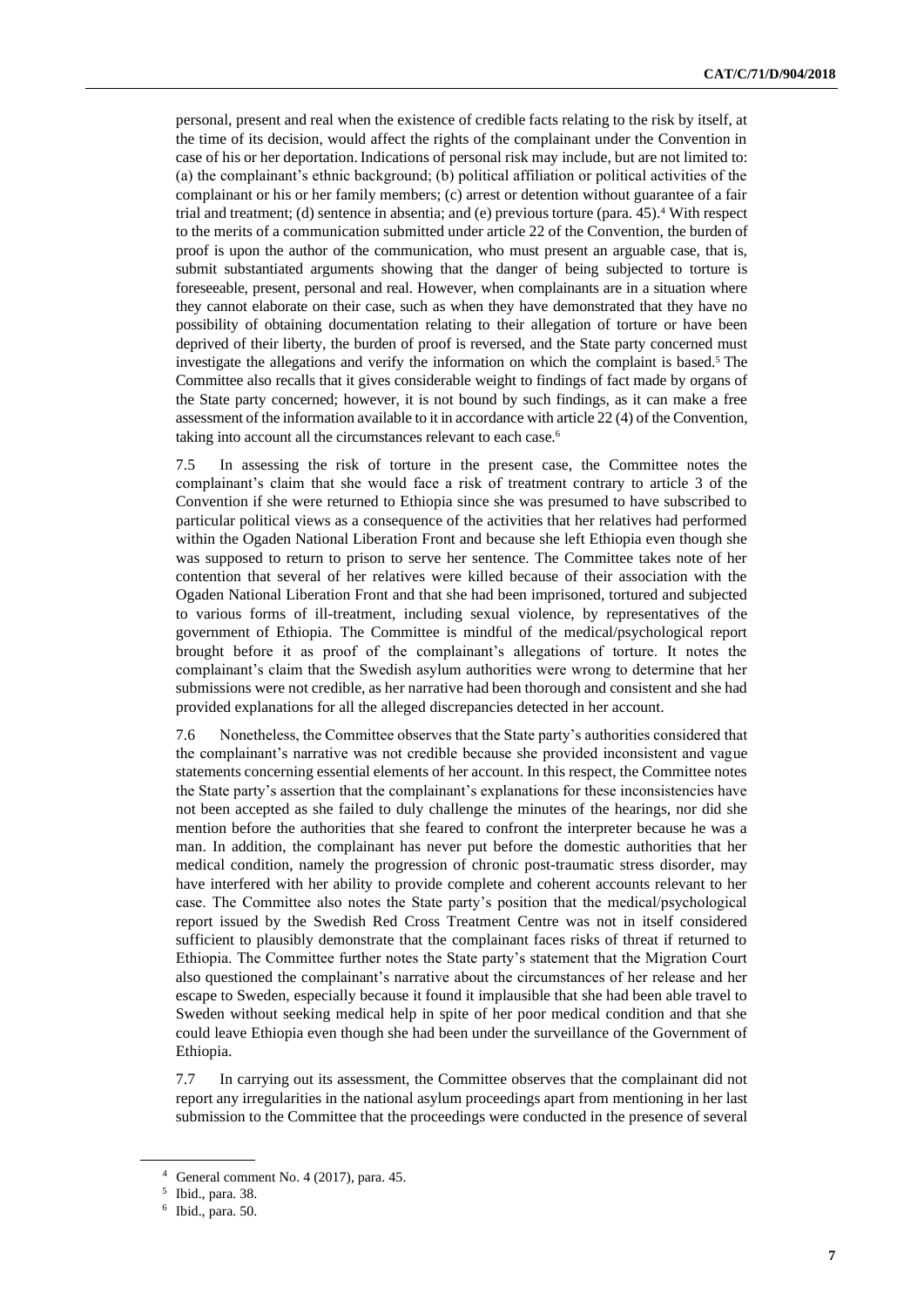men, which, in her case, may raise doubts as to the fairness of the proceedings. She explains that it was indicated in her medical/psychological report that she insisted on the importance of meeting with female professionals owing to her distrust of men. The Committee considers, however, that the complainant failed to show that she had explicitly requested the asylum authorities not to conduct the proceedings in the presence of men or to find other ways to accommodate her needs in this regard.

7.8 The Committee notes that the complainant has had ample opportunities to provide supporting evidence and further details of her claims, but that the evidence she provided did not allow the national asylum authorities to conclude that her past experiences of arrest and torture would expose her to a risk of being subjected to torture if she were returned to Ethiopia. In this regard, the Committee notes that the complainant's sequelae were not contested by the national authorities, but that the Migration Court held that the medical/psychological report alone did not establish the origin of those sequelae. Therefore, and in the light of the inconsistencies detected in her oral statements, the State party held that the medical/psychological report could not confirm the complainant's narrative. Taking also into consideration that complete accuracy is seldom to be expected from victims of torture, $\tau$  the Committee considers that the domestic authorities may have been relying heavily on the complainant's negative credibility assessment even though some inconsistencies in the complainant's statements may have originated in translation errors or may have been reasonably explained.

7.9 In any event, the Committee recalls that ill-treatment suffered in the past is only one element to be taken into account, the relevant question before the Committee being whether the complainant currently runs a risk of torture if returned to Ethiopia.<sup>8</sup> The Committee considers that, even if it were to disregard the alleged inconsistencies in the complainant's account of her past experiences in Ethiopia and accept her statements as true, the complainant has not provided any information credibly indicating that she would presently be of interest to the authorities of Ethiopia. In this regard, the Committee observes that the complainant did not profess, either to the national authorities or to the Committee, to have taken part in political activities in Ethiopia. Nor did she claim to have been engaged in political activities of diaspora groups during her stay in Sweden. In addition, the fact that the complainant was able to leave Ethiopia without any incident also shows the lack of interest of the State authorities in her whereabouts, especially because she could not establish that she had left the country illegally. Furthermore, she did not submit any evidence to demonstrate that the Ethiopian authorities are looking for her, either on the grounds of past events or for any other reason. The Committee therefore considers that the complainant has failed to adduce sufficient evidence to establish that her presumed past affiliation with the Ogaden National Liberation Front based on the membership of her relatives in the organization would be of enough significance to attract the real interest of the Ethiopian authorities.

7.10 The Committee is aware of the past reports of human rights violations, including the use of torture, in Ethiopia<sup>9</sup> and the crackdown on political dissidents and arrests of bloggers and journalists.<sup>10</sup> Nonetheless, it recalls that, for the purposes of article 3 of the Convention, the individual concerned must face a foreseeable, personal, present and real risk of being tortured in the country to which he or she is returned, considering that past arrests do not as such represent substantial grounds for believing that such a risk is present. In view of the foregoing, the Committee considers that the information submitted by the complainant is

<sup>7</sup> Ibid., para. 42. See also *Alan v. Switzerland* (CAT/C/16/D/21/1995), para. 11.3; and *G.E. v. Australia* (CAT/C/61/D/725/2016), para. 7.6.

<sup>8</sup> See, e.g., *S.S.B. v. Denmark* (CAT/C/60/D/602/2014), para. 8.7; and *Thirugnanasampanthar v. Australia* (CAT/C/61/D/614/2014), para. 8.7.

<sup>&</sup>lt;sup>9</sup> See, e.g., the Committee's concluding observations on the initial report of Ethiopia (CAT/C/ETH/CO/1, paras. 10–14); Human Rights Watch, *"We Are Like the Dead": Torture and Other Human Rights Abuses in Jail Ogaden, Somali Regional State, Ethiopia* (2018); and Amnesty International, *Beyond Law Enforcement: Human Rights Violations by Ethiopian Security Forces in Amhara and Oromia* (2020).

<sup>10</sup> Human Rights Watch, *"Such a Brutal Crackdown": Killings and Arrests in Response to Ethiopia's Oromo Protests* (2016).